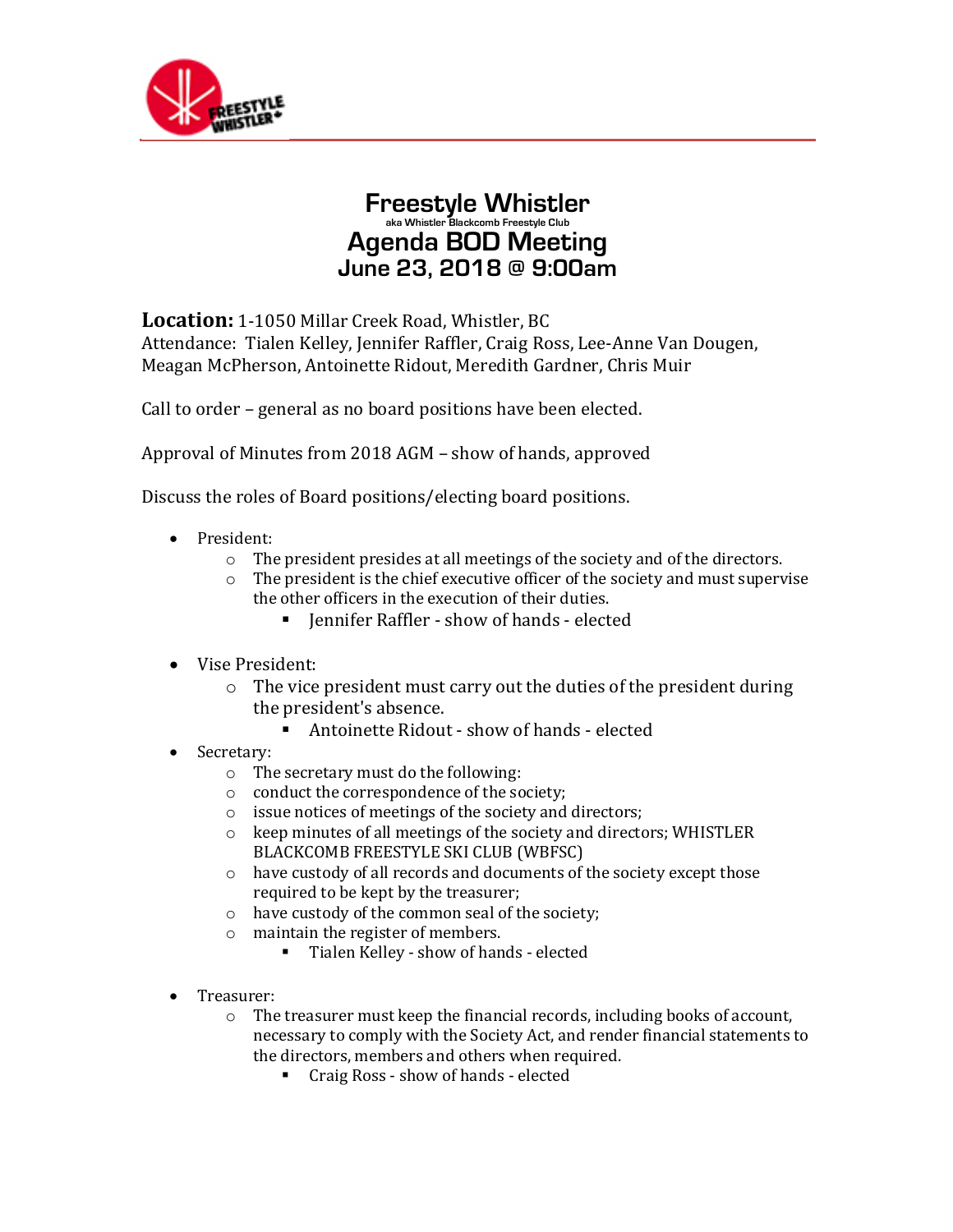

- Volunteer Coordinator:
	- o Meagan McPherson show of hands elected
- Timber Tour Coordinator:
	- o Lee-Anne Van Dougen show of hands elected
- NTC Representative:
	- o Antoinette Ridout show of hands elected
- Fundraising Coordinator:
	- o Meagan McPherson show of hands elected
- Strategic Planning and Ethics:
	- $\circ$  Meredith Gardner show of hands elected

General discussions and notes:

Look into gsuite for nonprofit.

We need to promote all athletes in the paper - discussed who will coordinate with the pique, looking into parent volunteers Facebook, Instagram, etc. Tialen, Megs, and Chris to coordinate and recruit volunteers

Whistler high performance secondary school coordinate with Chris.

Website  $-$  our web admin is going to setup Chris with permissions.

- 1. Future Board Meetings and Planning
	- i. Strategic Planning
	- ii. Ethics and policies and procedures surrounding
	- iii. Building Future Relationships around Freestyle Communities
- 2. Google Drive and Calendar
- 3. Society Act Update
	- i. Submit Bylaws and Constitution as per Societies Act
	- ii. Membership
		- i. Define rates and rules surrounding
- 4. Coaching Update
	- i. Mike Apps signed for the year, sports dryland training, tramp programs in the fall, Chris has reached out to whistler gymnastics and air house
	- ii. Devon currently working on a summer contract
	- iii. Mike Richards interview with Mike about moguls/hybrid program. Mike is a comp dev mogul and slope certified coach.
	- iv. Ken Rhodes has expressed interested in working with club. Mogul coach – comp dev certified
	- v. Sarah getting surgery, hopeful to be back in dec.
		- i. Reached out to Danica to hopefully create some synergy between our club and their club.